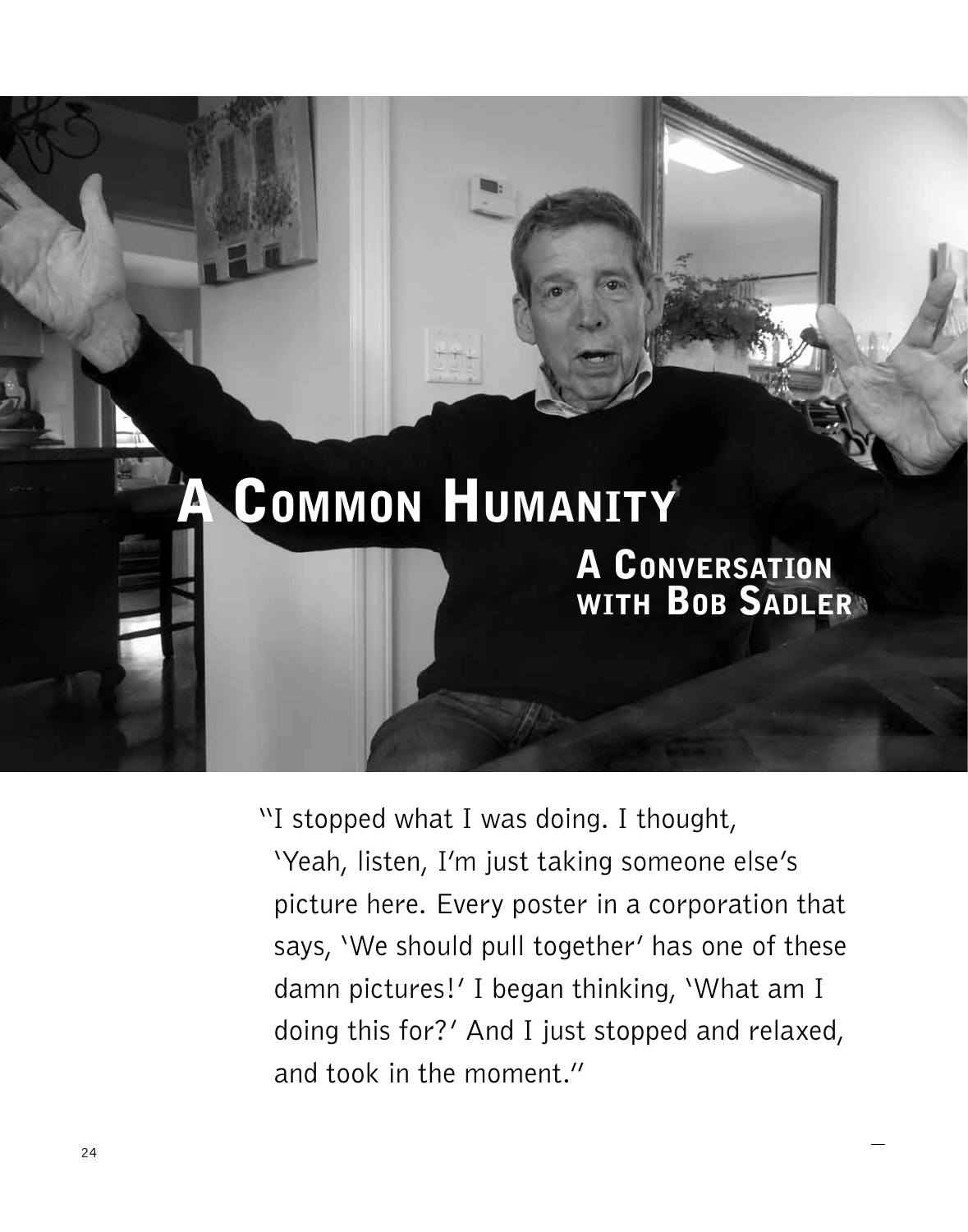Like a lot of people, I used to be afraid of approaching *strangers, even in settings that made this easier, like at art openings. It still takes a little resolve, but I've found it so much more interesting than simply limiting myself to the circle of my own thoughts. It was thanks to approaching a stranger during an opening at Green Chalk Contemporary in Monterey, that I heard a compelling story about a photographer who had been taking photos of homeless men. But it was more than that. There was something about the way he was doing this that was having an important effect on the men themselves. Many of them were finding homes. I'd never heard a story like that before, and immediately I wanted to hear more about it. Did this photographer live in the area? Turns out he did.* —Richard Whittaker

**works:** I'm going to ask you to repeat a story you've probably told more than a few times. You were standing by a river with your camera…

**Bob Sadler:** Yes. This story starts in 1983 when I lived in Connecticut. I was using a 4x5 field camera one beautiful foggy morning down along the Connecticut River. I set up on a bike path along the riverbank. It was really fogged in; you could hear the Wesleyan University crew boats out practicing. I could just imagine catching one of those boats going by in a grey fog reflected in the still water. As I was waiting, I could hear them but couldn't see them. Then all of a sudden I head this "squeak, squeak, squeak."

works: This other sound?

Bob: Right. I'm under this black cloth hearing this squeaking noise. It's really annoying. I peeked out and saw a homeless man pushing a shopping carriage toward me. I didn't want to be distracted so I got back under the cloth. Anyway, he gets alongside of me and stops; he starts this monologue: "Wow, you must be an artist with a camera like that. That's a very fancy camera. Were you just taking a picture of the fog?" And then he said, "So you're an artist. I'm an artist."

works: Okay. And you're still under the cloth?

**Bob:** I'm hiding under the cloth and hoping he'll go away. Then he says, "I'm a writer. My life's work is in this carriage." I was getting curious, and I took a look. There were these manuscripts stacked in his shopping cart all the way to the top.

 I'm looking at him now, and he says, "Well, I'm not really an artist. I wish I were an artist, but I just realized I'm never going to be an artist. I'm just an observer with a pen." Then I went back under my cloth and he starts off again. But as he's leaving he says, "I suppose the question for you is, are you an artist or are you just an observer with a camera?" Then he heads off into the fog.

 I thought, "Whaat? Either he's crazy or he's really deep." I looked at him as he was heading off, and he turned just as he was about to disappear into the fog. It would have been a beautiful portrait—white hair, shocking white hair, full white beard, looking back over one shoulder, perfect background.

 I just let him go. But I stopped what I was doing. I thought, "Yeah, listen, I'm just taking someone else's picture here. Every poster in a corporation that says 'We should pull together' has one of these damn pictures!" I began thinking, "What am I doing this for?" And I just stopped and relaxed, and took in the moment.

works: Something shifted right there.

**Bob:** Yes. Something shifted. Then I saw what was in front of me. Which was this beautiful dock that probably had been used for shipping in days gone by. It was mirrored in the still water, and with the reflection, the number ten was just perfectly created. I got very excited about that and took the shot. It's still one of my favorites, and a transformative moment. But as much as I liked the dock, I wanted that picture of the homeless man.

works: Those missed shots are painful, I know. There are photos I see, but I'm too slow, you know?

**Bob:** Don't get a chance. Yes, it's a moment you missed. That one is still burned in my head. I mean, I can still see it.

works: That's an iconic one, something that has lived on like that in your memory.

**Bob:** Yes. It set up for what was going to happen in 2013. From 1983 to 2013 is a long time, but it put something my head I wasn't ready to do then, which was I really wanted to take portraits of these guys.

Back then I wasn't feeling gregarious enough to put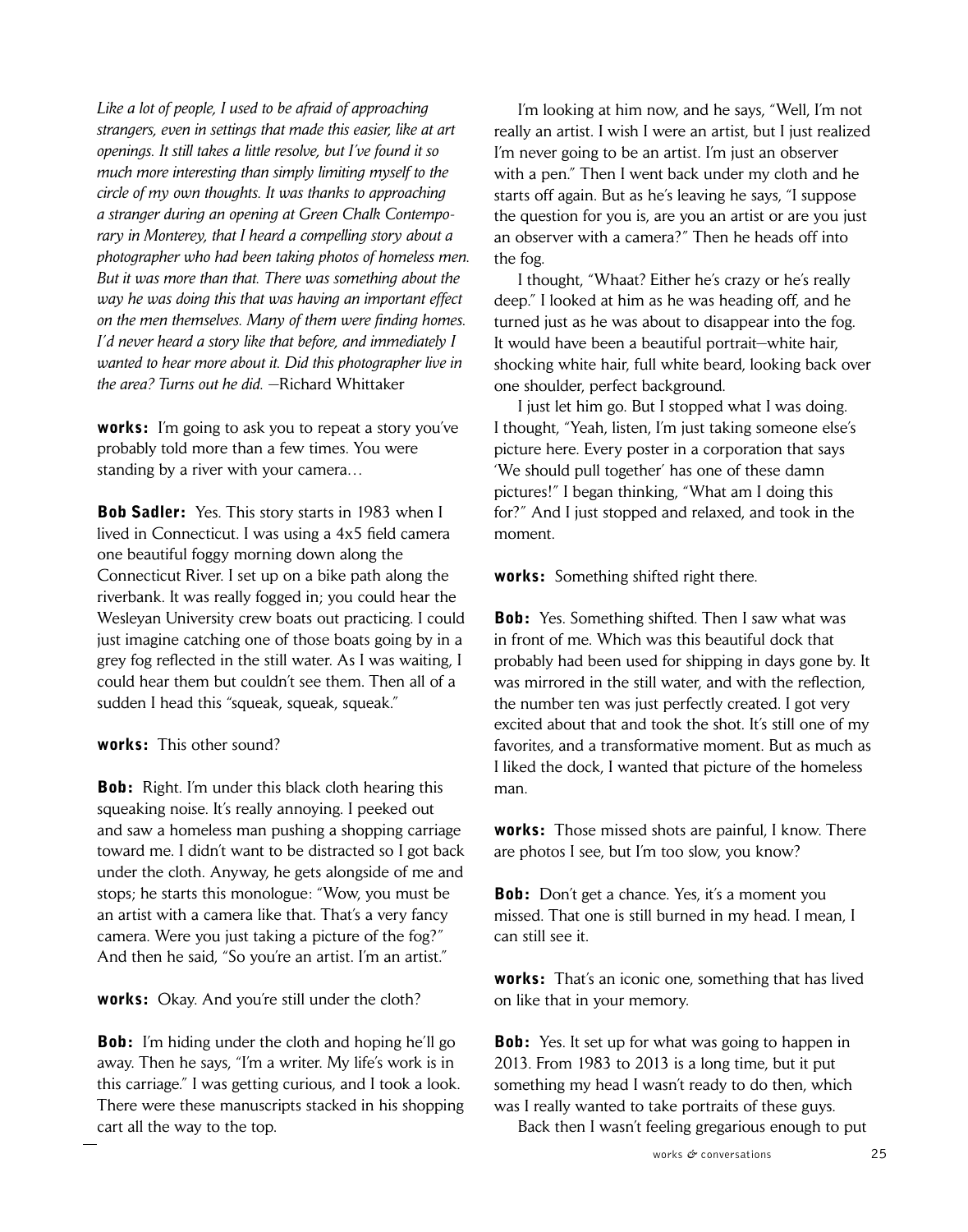myself out there. I was happier shooting things that didn't involve people.

works: I can relate to that. I don't know if you are, but I was pretty much an introvert and uneasy with just chatting up some stranger.

**Bob:** Yeah, exactly.

works: So what happened? That's thirty years.

Bob: Well, I've been thinking—why wasn't I there earlier? I just turned 70. That's a long time to not get what you're cut out to do, artistically.

**works:** Yes, it's a long time. But you know what? A lot of people never get to do something like that.

**Bob:** It's fabulous. Many people have said that. It's extremely rewarding. Anyway, a year later I was on a business trip to Washington, D.C. and saw a Karsh exhibit there at the Portrait Gallery. I was blown away by his prints and spent a good bit of time studying what he'd done, technically. I couldn't imagine what he'd done in the sitting to get the iconic versions of all those famous and powerful people.

 I thought, I'd love to be able to do that, but it was so far outside of my thinking it wasn't as if I was just going to go out and try it. But I did get his book. It still sits in the house here, and I look through it a good bit.

 I was always drawn to the f/64 crowd and their legacy here in Monterey of Ansel Adams, Ed Weston, Imogen Cunningham and all of that.

works: Wynn Bullock. Morley Baer. A lot of those people were focusing on nature, weren't they?

**Bob:** Some of them were using nude models, but they were nude models as



form. So it was almost like they were creating still life in the environment. The nudes are part of the composition, but you don't see faces; you don't see personality. I'm really struck by that, still.

works: Right. And it's incredible work those photographers were doing then.

**Bob:** It was fantastic. Basically I was going to school on that and trying those things—and in retrospect, developing the craft. So I was really thrilled to get a chance to move out here from Connecticut. And I did, in fact, start to meet those people.

works: Those people, meaning associated with the f/64 group?

Bob: Yes. They're very much present and accessible, and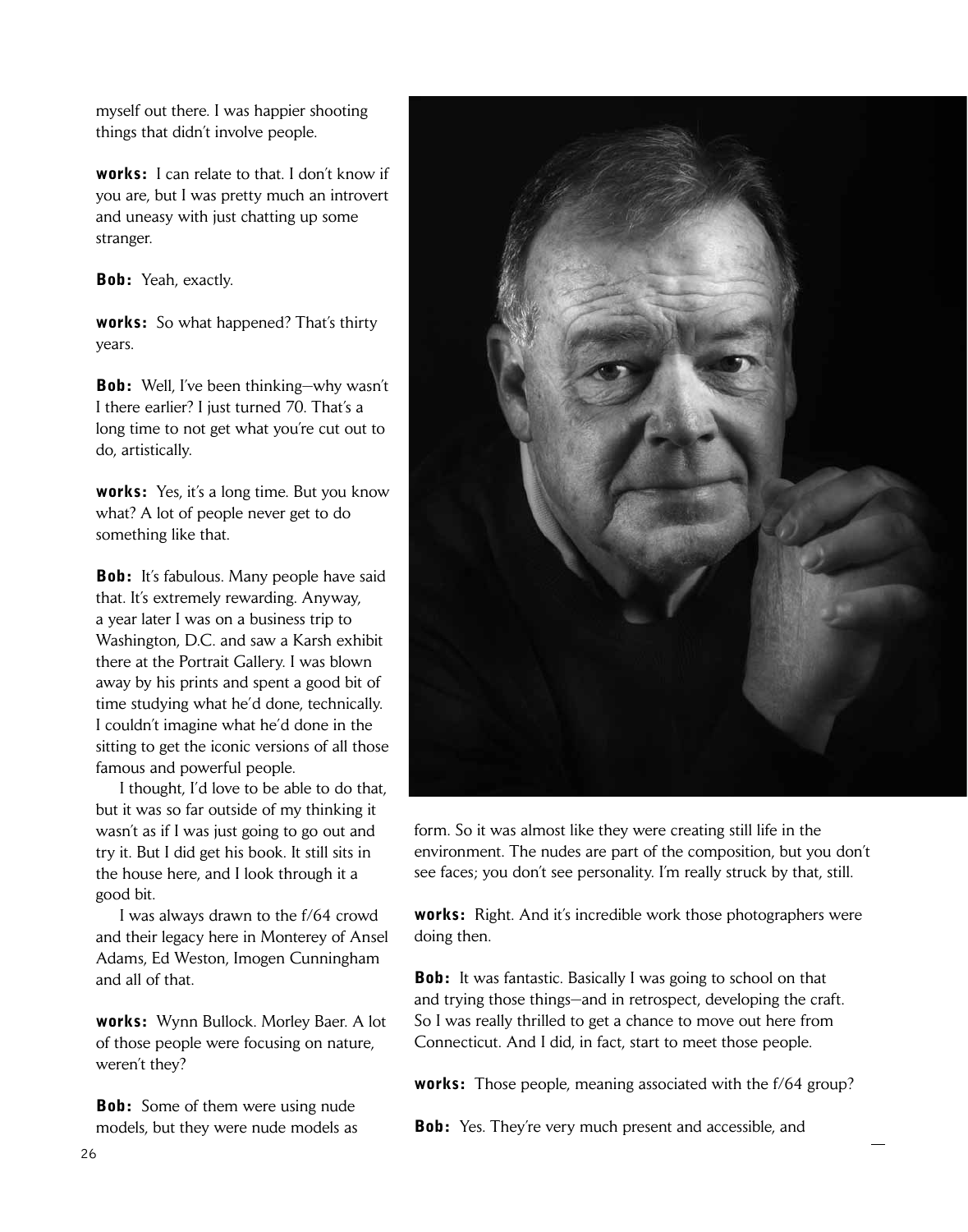"And as much as I like Karsh's lighting, I also love Dorothea Lange's ability to work with people to bring this authenticity and resilience and nobility to their faces."

wonderful people. Dick Garrick is still is going strong. There are like five of them who are in their late 80s and 90s in the group that I'm in.

works: Is Morley Bear still around?

**Bob:** No, he's not. But he was here. So that tradition is still very strong here. And they've been extremely helpful. I also ran into, and became very good friends with, Daniel Dixon, whose father was Maynard Dixon, the painter. And his mother was Dorothea Lange. I always was particularly interested in Dorothea Lange.

works: Wow. What a pair of parents!

Bob: Yes. He was in his late 80s when I met him and his parents were long gone. He was in the process of documenting his life. He used to work for Ogilvie in New York. He's really sharp, really creative. So he began telling the stories of growing up with these two artistic giants. He did it through pictures and it was quite powerful. I spent a lot of time with him. Then I brought him in on some of the work I was doing, because I needed an ad man.

works: And what was that work?

**Bob:** I'm a management consultant. It was more messaging and shaping brand and story.

**works:** So you have a professional life apart from your photography?

**Bob:** Yes. I'm still working full time. But at any rate, from Daniel I really got to know the work of Dorothea Lange. What the pictures were. How she got them. Why she got them.

 What I loved about that was, unlike Karsh, she was dealing with the other extreme—people who had the lowest status—and she shot images that really brought out their nobility. Nobility is kind of the common thread in all of her shots.

 And as much as I like Karsh's lighting, I also just love Dorothea Lange's ability to work with people to bring this authenticity and resilience and nobility to their faces. I talked to Daniel a lot about that. He had been out with his mother.

works: Somebody might ask, is that a trick? Or is it bringing something out that's really there?

**Bob:** It's bringing something out that's there, for sure. Authenticity is very easy to read. You know it when you see it. You see it in Dorothea Lange's pictures. Even though these people are really in miserable conditions, she got it. She was a tall woman and had a clubfoot; she didn't wear make-up and dressed very plainly. And just carrying all this heavy camera equipment around got her some respect for just being out there in the Dust Bowl. And then dragging this clubfoot on top of it. He felt that people identified with her very quickly as a hard worker.

works: That's easy to believe.

**Bob:** And to see someone sort of-injured is not the word I'm looking for—but there's something there that breaks down a barrier immediately. She talked to people and told them what she was trying to do. She approached them in a way that worked. And she's got the most iconic images from that period, as a result.

 So each of those three things: the homeless man back at the dock, the Karsh exhibit and the Dorothea Lange thing were all setting me up. In retrospect they make sense. But I wasn't consciously thinking about it. I was still pursuing the photography of the hour around here, which is landscape, still life.

 But I belong to the Unitarian Church and we're very active on social justice issues; homelessness is one. We're part of a program that feeds and houses 30 homeless men one Sunday night a month. The other churches in the area do all the other nights. So the men go to a different church every night. They get a meal, sleep on the floor. The next morning they get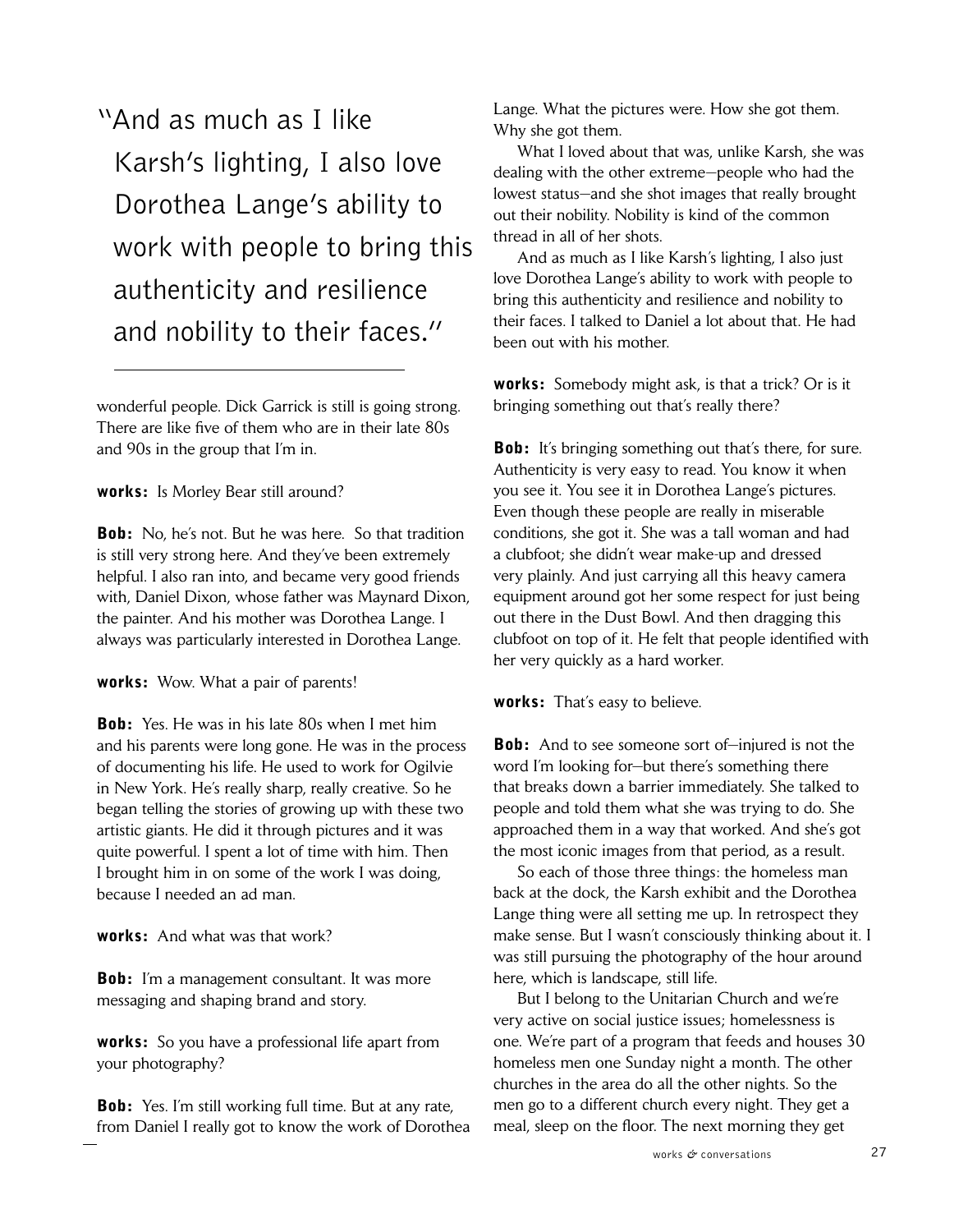breakfast and they're out. It's been going on for 23 years. It's a really good program. And someone said, "Why don't we do a service about that program?" He said, "Would you take pictures and do a slide show so the whole congregation can see who these guys are?"

 So I showed up with my camera. This was August 2012. We gather around for a blessing before we eat and while we were gathered, I said, "Look we're going to do a sermon about you guys and the program. We think you're great. I'd love to take some portraits of you and have them as part of the service. So would you let me know if you're willing after dinner? I'll make a print for you and give you an electronic copy. You can use it any way you want."

 Three guys reluctantly agreed to do it. So I just did environmental shots. I brought the prints back the next month and everybody loved them. Then more of the guys were like, "Yeah, I'll do that."

**works:** Now that process is actually more than just, "Okay, I just took your picture." Right?

**Bob:** It is. What I found is they would bring a mask to the situation. It's an awkward moment. Just breaking the ice and getting into a conversation that's authentic is hard. How do you do that?

**works:** Right. And you're talking about the mask we put on to protect ourselves.

**Bob:** Yes. Except maybe more so. These guys are really protecting themselves either with aggression or by being overly ingratiating. It seems to be one extreme or the other.

works: I see what you're saying.

**Bob:** You know? One mask or the other is prevalent on most of them. So I would just take that picture and another picture and another. After about 15 minutes of having them try all kind of poses that are never going to work, I'll start asking them questions and finding out more about who they are until I find something. I really don't want to know the hard luck story. I want to know what they value—what are the good moments in their life? I want them to get lost in telling me that story. That's when I'm going to find who they are.

 Well, now I've got a really nice excuse to engage. I began feeling more how I imagined Dorothea Lange

"I was enjoying the monthly interaction with these guys so much that I just kept shooting, not for any particular purpose other than to meet these guys and learn about them."

did. After twenty minutes of that, they're right there and completely different. I take four or five really great shots before I say, "I think I've got it." Then I have them come around and look at the back of the camera, which is an advantage you couldn't have had in those days.

**works:** You're still working with like a 4x5?

**Bob:** No. The technology has gone so far that it was absurd to go with a 4x5 on this, because I need so many shots just to break the ice and get past the masks. I have an advantage that Dorothea Lange didn't have. So I bring them around to the back of the camera and say, "Why don't you take a look and tell me which one you like and I'll make one for you." They say okay. So I start flicking back through the photos. Of course we're going back over a period of 20 minutes. They're watching themselves go from authentic and likeable to very defensive and very not likeable. They're recognizing it as they go.

works: They're seeing that.

**Bob:** Right. And they'll say, "Oh my god! Is that what I look like?" I say, "Well, yes." Then I'll add, "That's what life will do to you." And I'll point to the authentic photo and say, "But this is who we hire and want to house. So how do you get there?"

 It's a big eye-opener for them. I point out, "You know, there are 365 muscles in the face. Most of them are controlled inside. You can't fake it." I'd say, "You're either going to get there or the face won't show that. If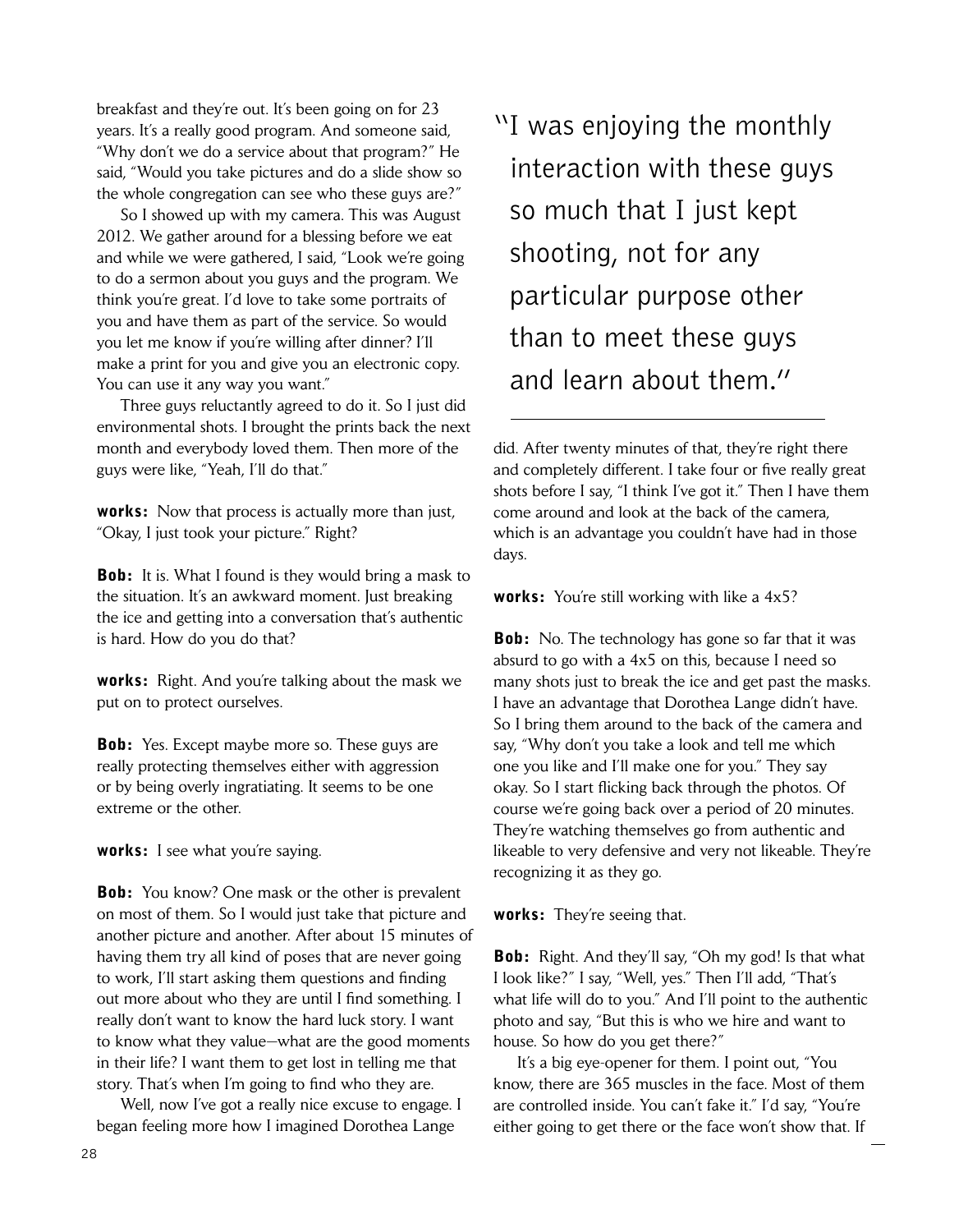

your face doesn't show it, no one is going to buy it."

 And that's what I say to the executives I work with. Which is how it's all kind of come to the same spot two different worlds, but the same principle.

the river thirty years ago to now where you're not only photographing people, but really understanding something about the whole process. Right?

works: So talk about this journey from that day by

**Bob:** A couple of other big things happened. I took these 15 color shots and we showed them at church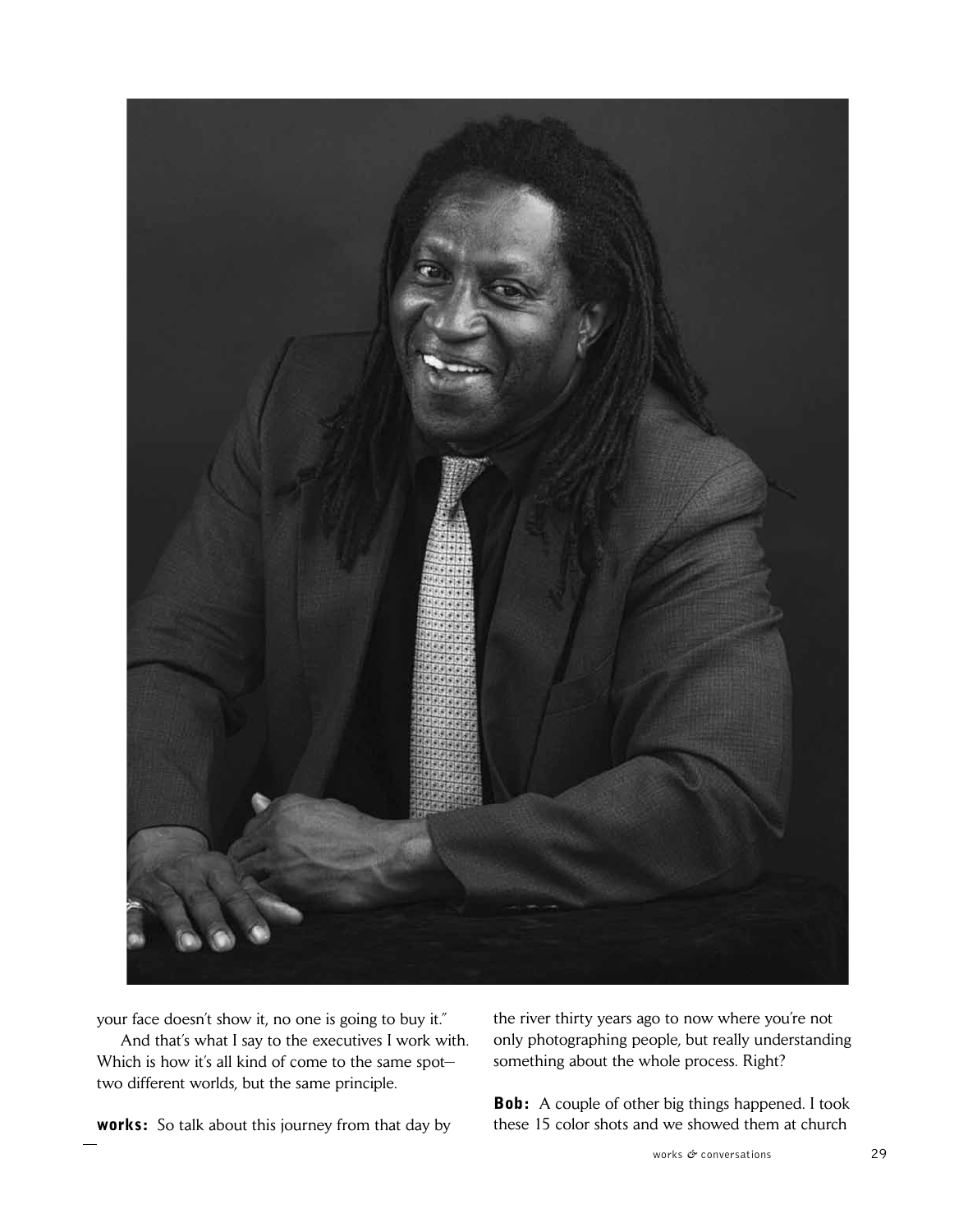

and raised a thousand dollars. It was a really nice event. But I was enjoying the monthly interaction with these guys so much that I just kept shooting, not for any particular purpose other than to meet these guys and learn about them.

 I love stories. I was getting a lot of them. So I just kept going. Then Wynn Bullock's daughter, Barbara, who is in our church and is very tied into the world

of photography, approached me after one of the services. She said, "I can't get those pictures out of my mind, those 15 that you took. I think they should be exhibited. I think these pictures need to be seen."

I said, "I don't know about that."

 She said, "Well, I think you're missing something. I don't think I've ever seen any pictures of homeless people look that good. So it can't be that easy."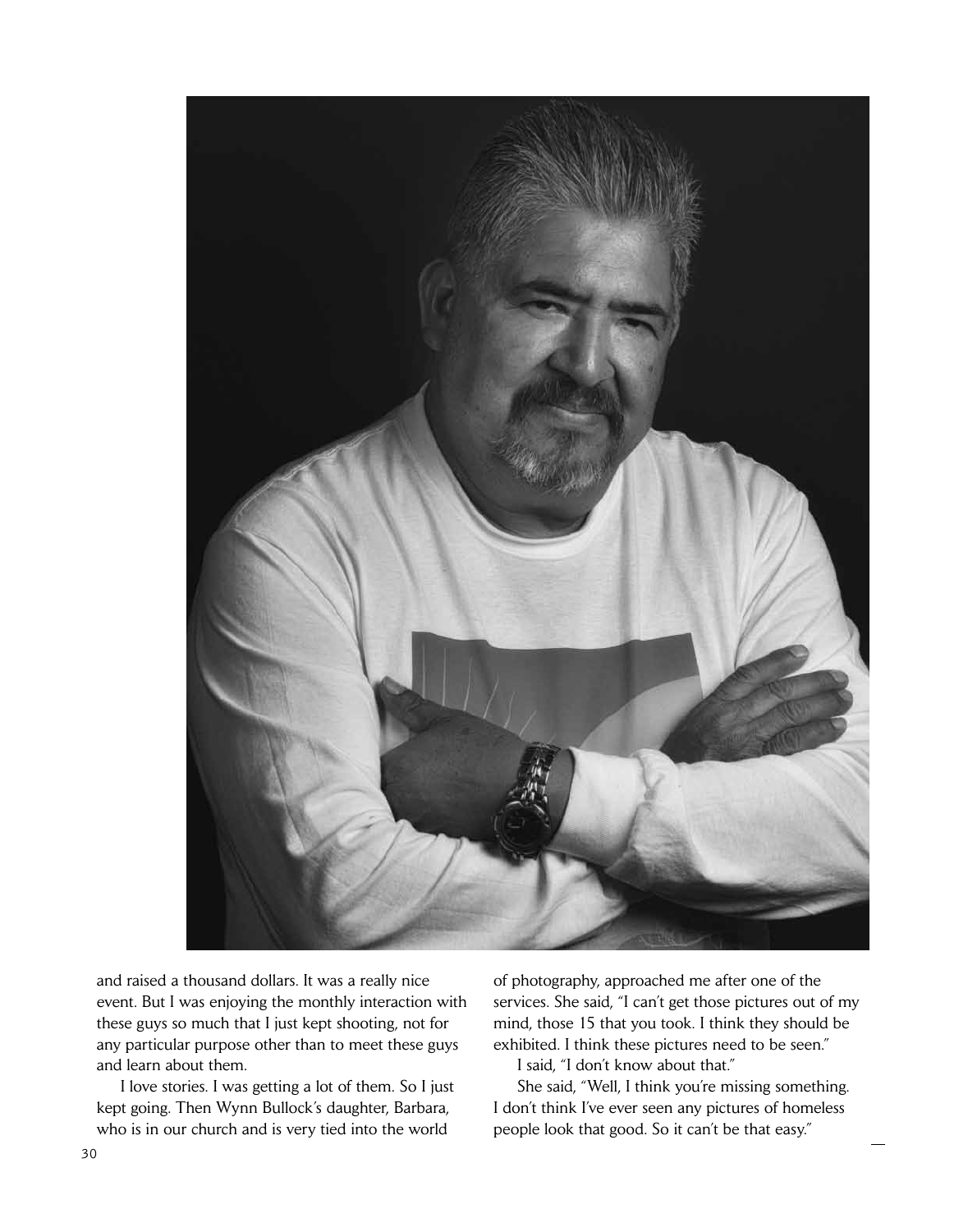And because of who she is, I paid attention. Wynn Bullock was one of the reasons I came out here. And as soon as she said it, that's where everything came together. I didn't think it. I didn't say it. I heard myself say, "Yes, I'm going to do that. I'm going to find the space between Karsh and Lange. I'm going to take Karsh's treatment as if they were really important people like prime ministers, but I'm going to use Dorothea Lange's technique and subjects."

works: Right, right.

**Bob:** And Barbara was kind of puzzled. She said, "I like what you've already done. Don't mess it up."

 I said, "Oh, I know exactly what I want to do." I had it completely in my head and a huge impulse to go do it. But I had no studio equipment. I'd never studied strobe lighting and all that sort of thing, and I didn't have a space to do it.

 I came home and talked to my wife. She said, "How much is the equipment?" I thought with the two strobes and a reflector I could probably do what I wanted to do. It was maybe \$500. So she gave it to me for Christmas.

 A couple of weeks later, I set up in the basement of the church. I just went upstairs and said, "Guys, I want to take this to the next level. If you've got time tonight after dinner come on down and help me figure this out." So they came down. They were helping me set this stuff up. One of them had a master's in photography from the Rensselaer Polytechnic Institute.

works: That's amazing!

**Bob:** Right. He knew exactly what to do. You don't know who you're working with. That night I got the look that I wanted. I got three pictures right off the bat. So I brought those back the next month. They're like, "Oh my god!"

 I said, "That looks like a CEO. That looks like a famous pilot. That looks like a famous rock star. That could be an athlete." They're teasing each other about how good they look. It changed the mood of the group. It was pretty rewarding for me, and them. It was a self-esteem thing.

 I thought, "Okay, this is no longer about the art as much. It's about using art as a social justice tool." You could see the men's self-esteem boost. You could see the boost in the group. So it had to be a good thing.

 I did it for about three or four months this way. I was getting really excited. I signed up for a lighting workshop. I knew what I wanted. I knew how to get it. I just didn't know why it worked. I figured there were other things I could learn. I figured that if my lighting improved, my speed to get it done would improve. And when I had it down I could completely focus on the conversation and on the relationship.

 Almost at that same moment, which was about a year ago, I was out working at my real job and taking corporate executives through a program to build more authenticity and likeability. These are people who are generally over-subscribed to content development and not enough to human development. So I run a program for them. I had a couple of actors in from San Francisco doing a workshop with us. One of the exercises the actors did, which was absolutely phenomenal, is around status.

 What we were realizing is how unconscious that is for most people. You treat people according to the status you think they have. When we were doing that with the executives, they said, "Oh, yeah. We know how to do this. We know how to communicate to people what their status is. We know how to hear that, and we know what our place is."

 I said, "Yes, and all the dysfunction I see in organizations is around this issue, because people who are treated like twos and threes and fours lose motivation; they coast and they hide, and they become passive-aggressive. People who are treated like kings and queens no longer get the message as to what's really going on because everybody is sucking up to them. These are really dysfunctional behaviors."

 So the executives said our goal should really be to treat everybody like a ten. They were referring to an exercise the actors did where cards are dealt out at random; you get a two, three, four, all the way up to a king or queen. You put the card on your forehead and you don't know what it is. Then you interact in simulated conversations and within ten minutes you know exactly where you are. You know you're a five, not a six; six, not a seven. So we know how to send the signal. And we know how to hear it. It's really fast and it's really powerful.

 So I give the exercise again and say, "Okay, this time no matter what the card is on the forehead, treat each person like a ten." And after ten minutes, I ask everybody to line up in order according to their cards and they can't. This second time, the simulated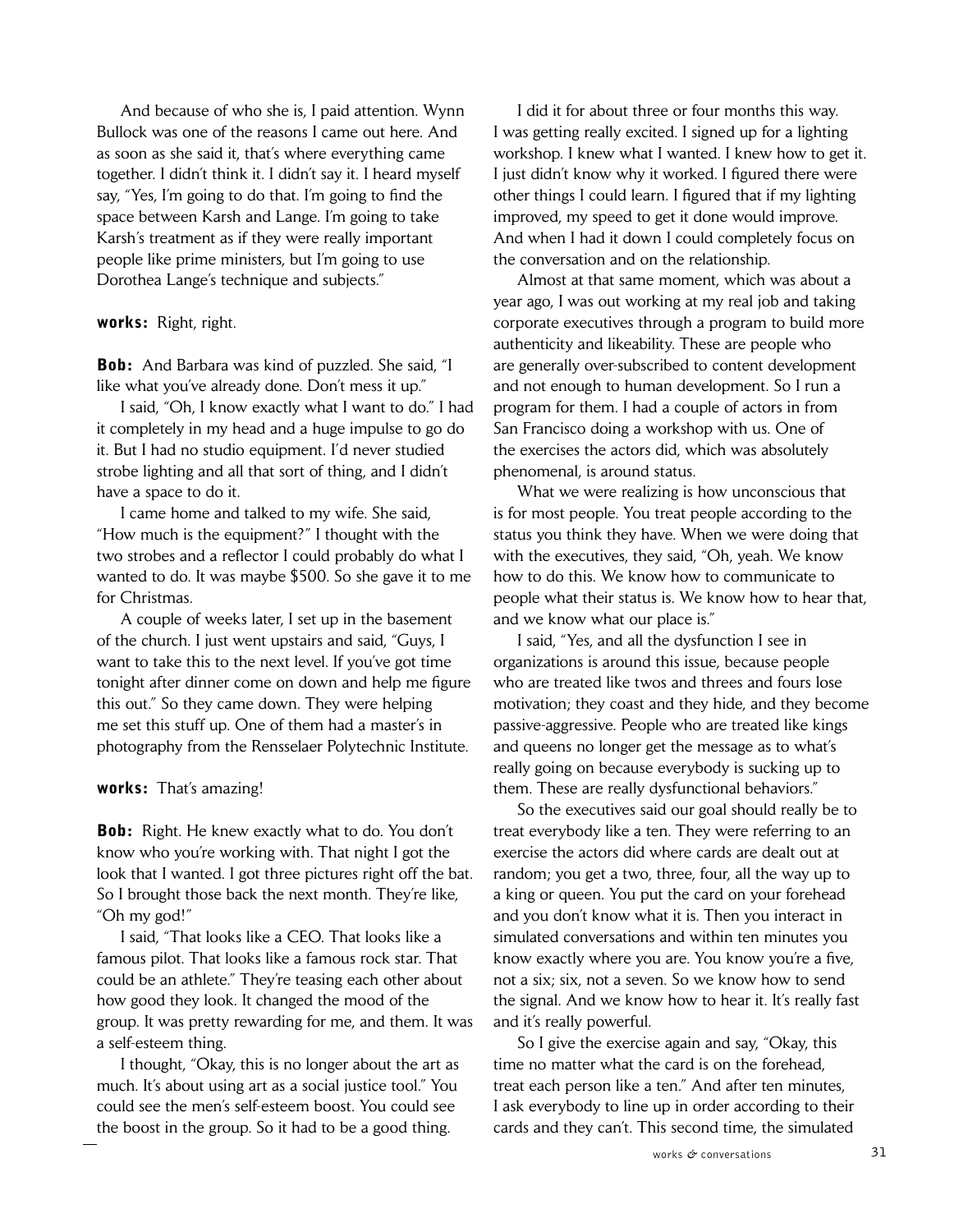conversation has an energy level and a warmth that wasn't there on the first exercise.

 So I say, "What you're trying to get is for everyone to be treated like a ten. You want to treat a king and a queen like a ten, also. That's really how they want to be treated at the end of the day, because they need to know the truth. They don't want to be isolated, but they've come to expect the king and queen treatment; and it's faulty. So take the chance and treat the top people like tens and see what happens."

works: Meaning with a little less deference and fear.

**Bob:** Yes. And treat twos and threes as if they were tens. That forces you to recognize that there is an organizational decision-making order where some people have more power than others, but there is human worth and dignity that's equal. So you treat everyone with the same human dignity, no matter what.

 That's become my signature exercise with executives. They don't have that in mind coming into the workshop and they go out like that's the most important thing they've learned.

works: That's very interesting. So these executives are touched by the experience of this warmth?

**Bob:** Very. And they're really touched by being treated like a two, even for ten minutes. They say, "Oh, I wanted out of that exercise! That was painful!" That is what I do to people. They'll be quick; they'll say, "I'm not doing a great job raising my kids, either.

works: Oh wow

**Bob:** So that's been a real eye-opener in the last year. And almost simultaneously I was taking a world religion course with a guy from Harvard Divinity School. He was talking about the Axial Age, from about 800 to 200 years B.C., where you had Socrates, Plato and the birth of three religions: Judaism, Confucianism and Hinduism. And he was pointing out that there is one sentence they all have exactly in common. And that is: treat others as you want to be treated.

 As soon as he said it, I thought, "Oh, that's what everyone being a ten is all about." I know when I'm in that situation with these homeless guys, from the "Our church doesn't have a creed of any sort, but the one thing that is always said is that we are in search of the inherent worth and dignity of every human being. And I realized this is the inherent goodness, the inherent worth and dignity in each person."

minute I walk in the door for dinner to the time I pack up and go, everyone is a ten.

 I did it right from the beginning, without thinking. It's my intuitive response. It wasn't purposeful. Now it's very purposeful. I'm getting the same pictures, basically, but I know what I'm doing. I could teach somebody to do it as opposed to being unconscious about it.

**works:** I'm struck by the power of what you're describing. So tell me some of the results that you've seen.

**Bob:** Well, I do three or four sittings a month and every sitting is a joy. Now I realize it's because these guys are not used to anybody looking for what's good in them and recognizing it immediately. I'm told I'm very expressive once I see what I want. And because I just get so excited, it pulls out more.

**works:** You give a very positive response to the good that you see coming out.

Bob: I'd say, "That's it. Don't move!" Then of course, they get more excited, and now I've got something even better and better and better. So it's like bang, bang, bang—five shots in a row that just get better and better and better. Then, "That's good enough. That's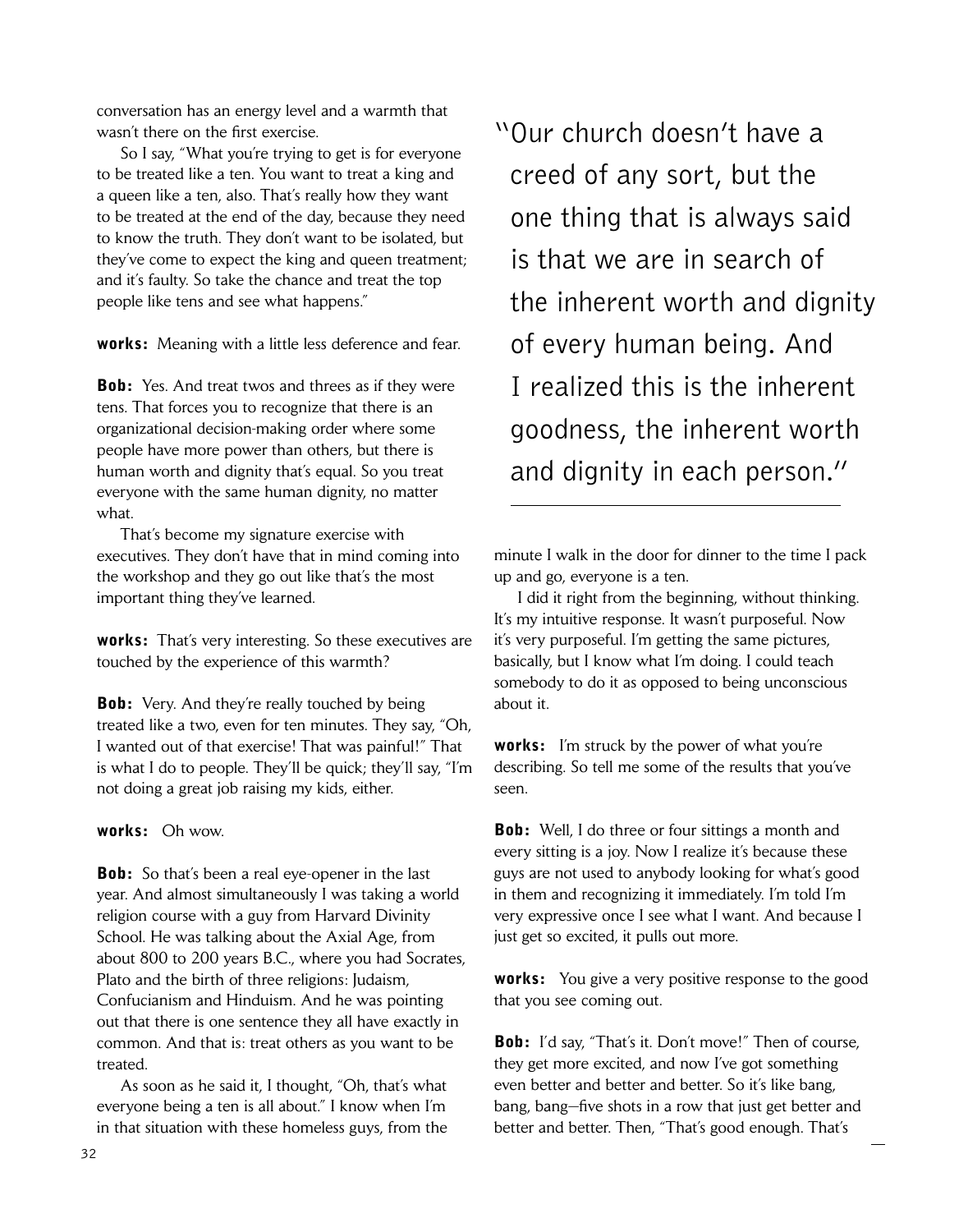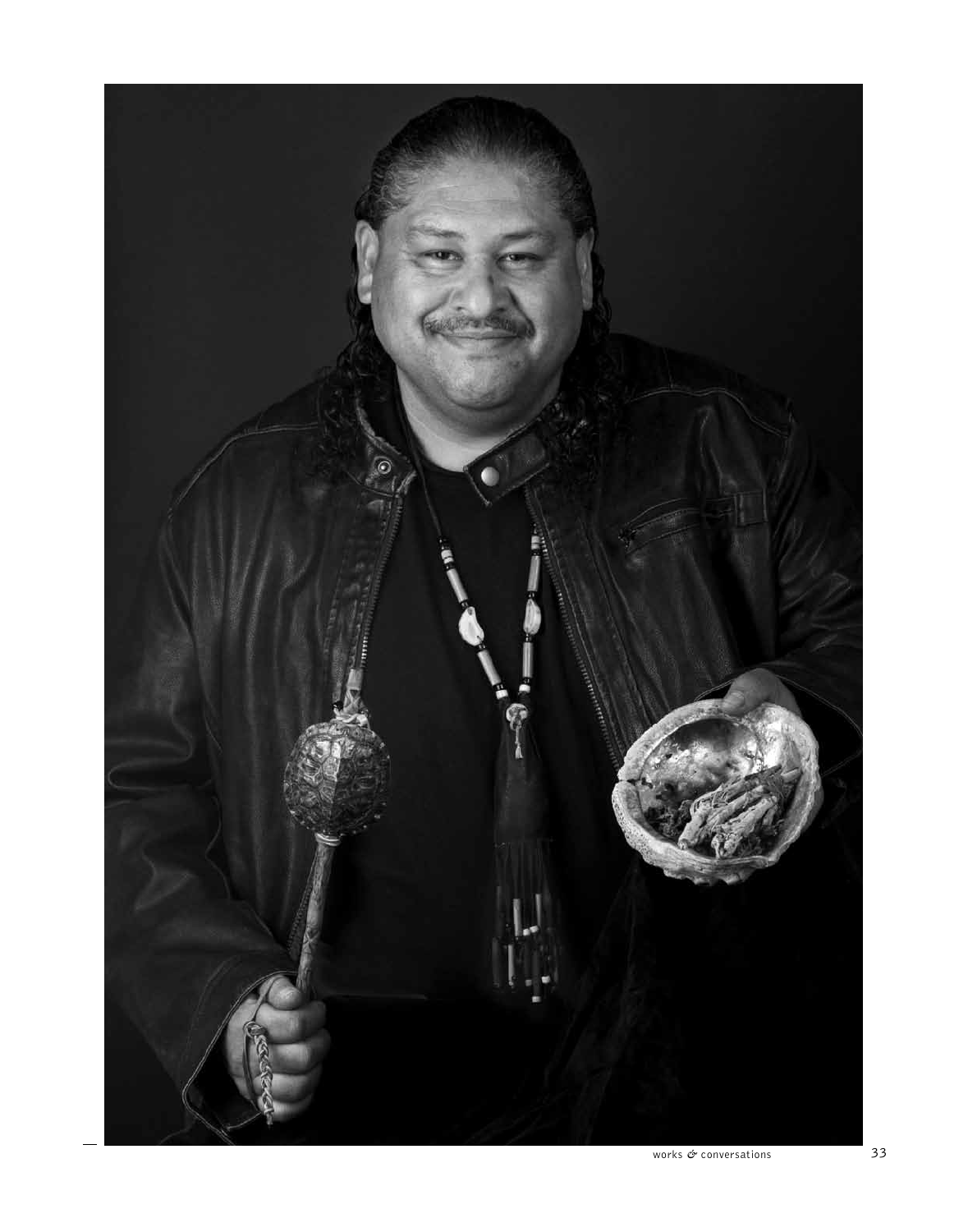

him! That's him right there!"

 Our church doesn't have a creed of any sort, but the one thing that is always said is that we are in search of the inherent worth and dignity of every human being. And I realized this is the inherent goodness, the inherent worth and dignity in each person. It's a good experience for folks who are not used to that, but it's a great one for me, because it just blows any stereotype

out of the water for me. One of my favorite moments was at the church when a Latino guy said, like almost mocking, "So you're the photographer, huh? You know what they're saying about you?"

I said, "No. What are they saying?"

 He said, "They're saying it's good luck to have a picture taken by you."

I said, "Really? Why is that?"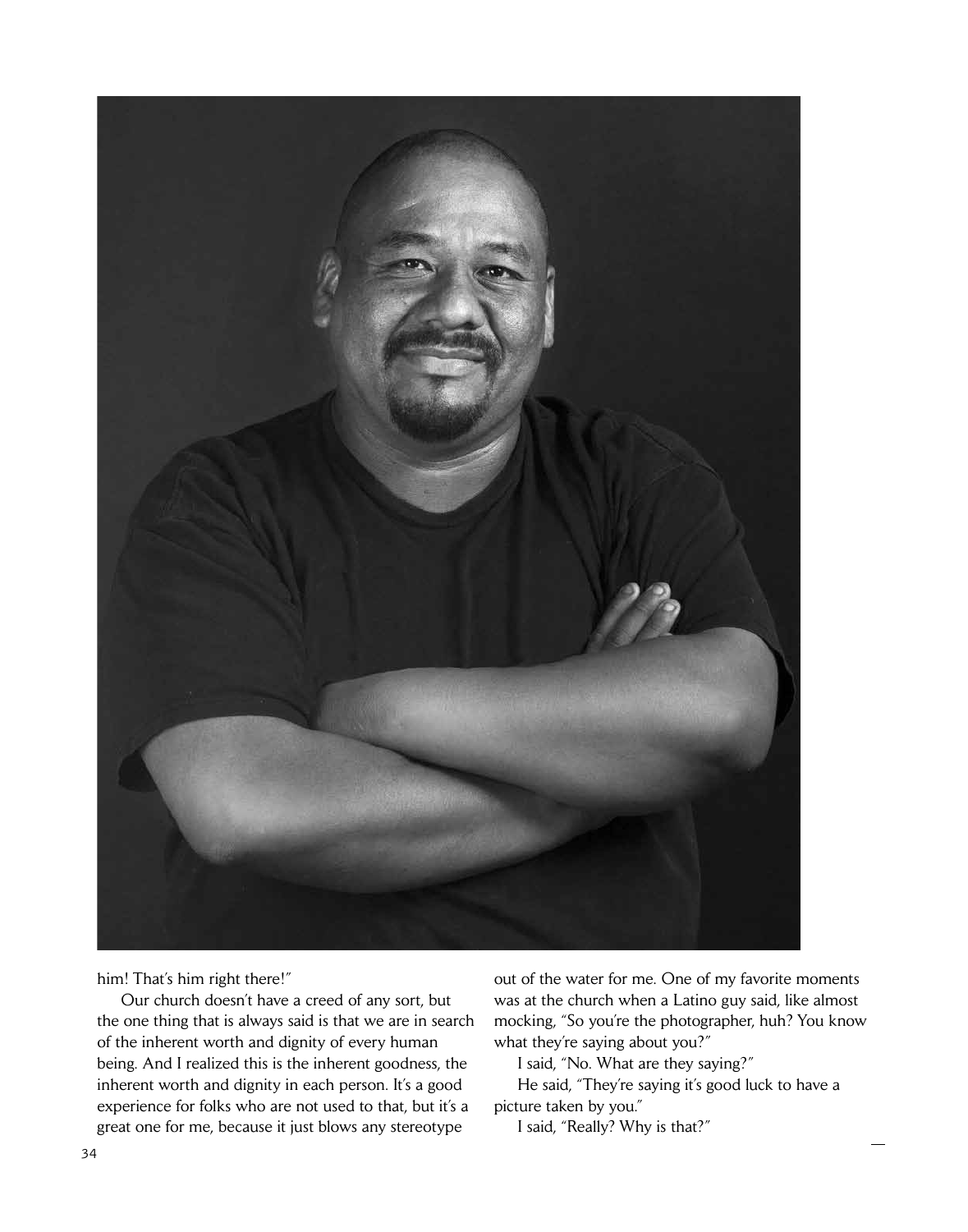"As soon as he said it I thought, 'Oh, that's what everyone being a ten is all about.' I know when I'm in that situation with these homeless guys, from the minute I walk in the door for dinner to the time I pack up and go, everyone is a ten."



 He said, "Well, because of the ten people that you've shot so far, eight of them have found a place to live. We don't find that very often."

 I told him I thought it must just be a coincidence. He disagreed. He said, "When they get up in the morning, instead of looking in the mirror, they look at that photo and they think, 'That's a goodlooking guy! He deserves a house.' Then they go out and get one. So it changes the way you see yourself."

I said, "Wow!"

 And he said, "That's why I want mine taken tonight!" He couldn't wait and he came down. He was right there. There was no mask. He knew exactly where he was headed. I gave him his picture. He got a house and he got a job, and he was gone.

works: That's incredible.

**Bob:** I didn't know the experience was that powerful, but the fact that one of these guys came up with that story blows your stereotype away. I just thought, you know, the story is what's important.

 I don't want to try to prove cause and effect, but there is an impact. So finally, I got up enough courage and took six of my prints to Image Makers. When I went in that night, the guy who runs the group said, "Sorry, but tonight we're only doing portfolios for people we've pre-selected. David Bales is here. [He's a well-known photographer and in his 80s.] He's going to evaluate portfolios." So six people had been selected.

 The way that David ran it was you put your photos up. You don't say anything and people write three words that are evoked by those pictures. Then David takes that information, plus his own point of view, and does a critique of your portfolio. So he went through five portfolios, and it was a great night. But the sixth person didn't show. So the president of the group said, "Well, Bob brought his." He asked me if I'd show my photos.

 So I put these six portraits up, black and white. I couldn't say anything and they went through the process. Everyone wrote two or three words. Then after five minutes they all start calling them out—"wisdom" "power" "resilience" "father," "in charge" "humility" "famous"—all these really positive qualities.

works: Oh my gosh.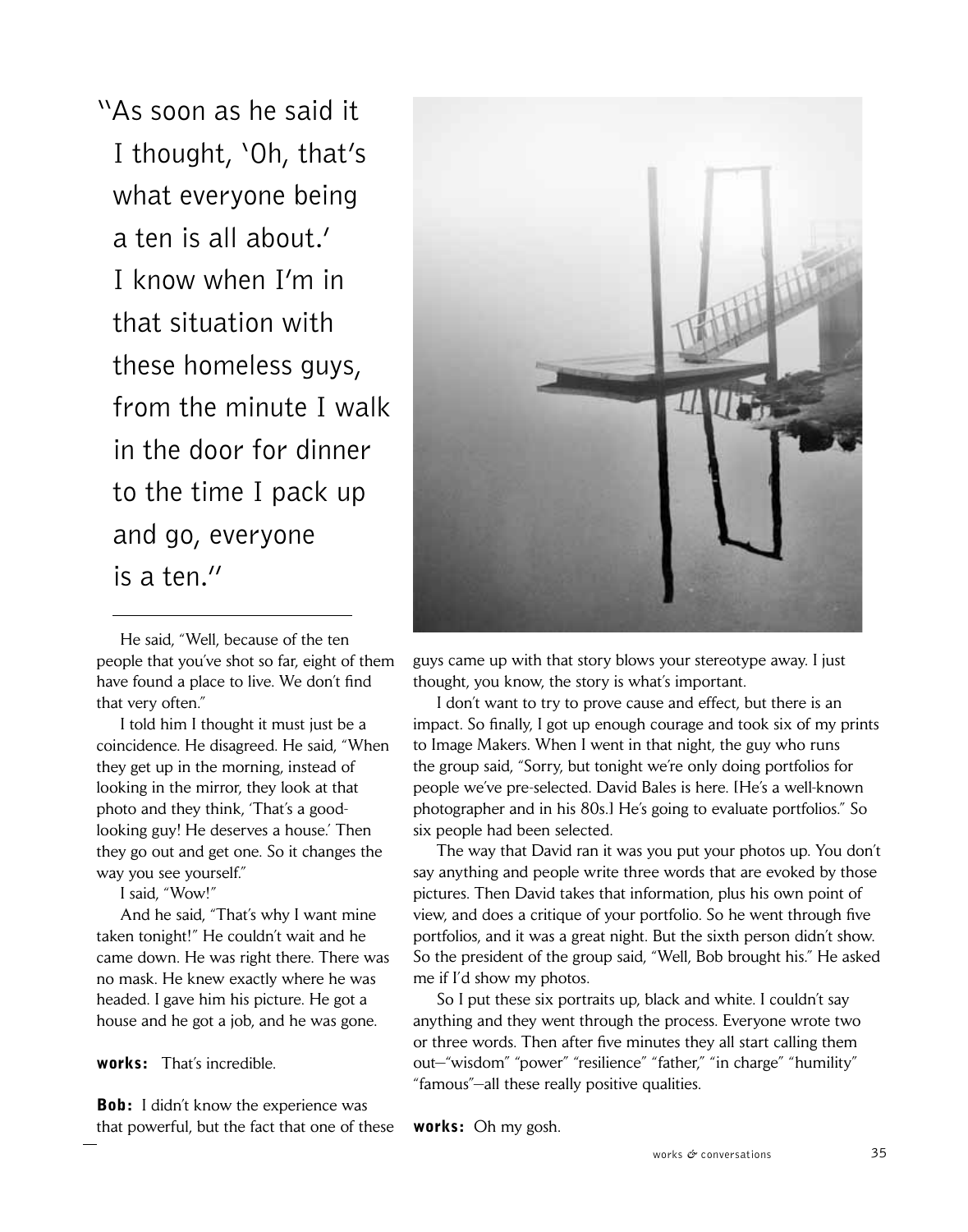**Bob:** I'm sitting there going, "Oh my god!" I knew this was a good test, because these people are smart. Then David said, "What you're hearing is that these photos are having the same impact on everybody." So he asked me, "Is that what you were going for?"

 And I said, "Yes. Actually, it is. I'm happy to have it confirmed that it sort of worked."

 He said, "No, it didn't just sort of work. Those are really, really good pictures." Coming from him it was a big deal and gave me the confidence that I was on the right track. Then he turned and said, "Actually this is the most important work I've seen tonight. So who are these men?"

 I said, "They're all homeless men in Monterey County." I didn't even finish the sentence and the room just lit up with gasps. It just completely blew the stereotype out of the water. I realized the social justice impact of it. Then David Bales said, "I'm not going to give you one piece of advice. You're on a journey; just go. See where it takes you."

 I walked away sky high. So now I've got 50 of those portraits. I'm trying to raise enough money for the project to do all the printing and framing, which is expensive because these are big. I'm going back and videotaping each man we can find. What we're going to do is use a relatively new technology that you can deploy at an exhibit. If you really want to know more about that person in the photo, you can point your digital device at a picture and a video will appear; the portrait will come alive and the man will tell his own story.

works: It's very special what you're talking about.

**Bob:** It's going to be unbelievable.

**works:** This is a healing, powerful story. So how has this been for you? You've said a little already, but say again what this has meant for you.

**Bob:** Well, it's transformational for me, certainly in a photographic sense. I look back on my whole life and career, which started in community organizing, civil rights. After ten years, it morphed into business, which has allowed me to make a living, but it has always been community organizing and organizations, basically.

works: Earlier you were involved in civil rights?

"I said, 'They're all homeless men in Monterey County.' I didn't even finish the sentence and the room just lit up with gasps. It just completely blew the stereo type out of the water."

**Bob:** Yes. I went into mostly African American or Latino neighborhoods that were deteriorating and built programs to turn them around. I did that for 10 years.

works: It seems like your story has gone full circle.

**Bob:** It is full circle. It's right back.

**works:** A full circle, but with consciousness and a kind of integration in yourself…

**Bob:** Yes. A whole lifetime of observations and experiences. So it's really fantastic. It's now consolidating with what I'm doing at work with different people, a different level of society, but the same problem.

**works:** Hearing about your experiences of working with executives, I want to think that there's some way to wake some of these folks up out of this terrible stuff that's being done by corporations, especially to people on the bottom. I want to hope that there's a way we can reach these folks. Does this resonate for you?

**Bob:** Yes. I don't have any illusions about making any significant changes in any one of these corporations, but I think the workshops I'm running are transformational for the people in them. And they are executive vice presidents. So the people I'm working with have an impact on a lot of lives.

 Now they don't control shareholders and shareholder greed, which is really what drives things today. But after a two-day workshop with me, they'll say, "This is not just about learning communication tools.